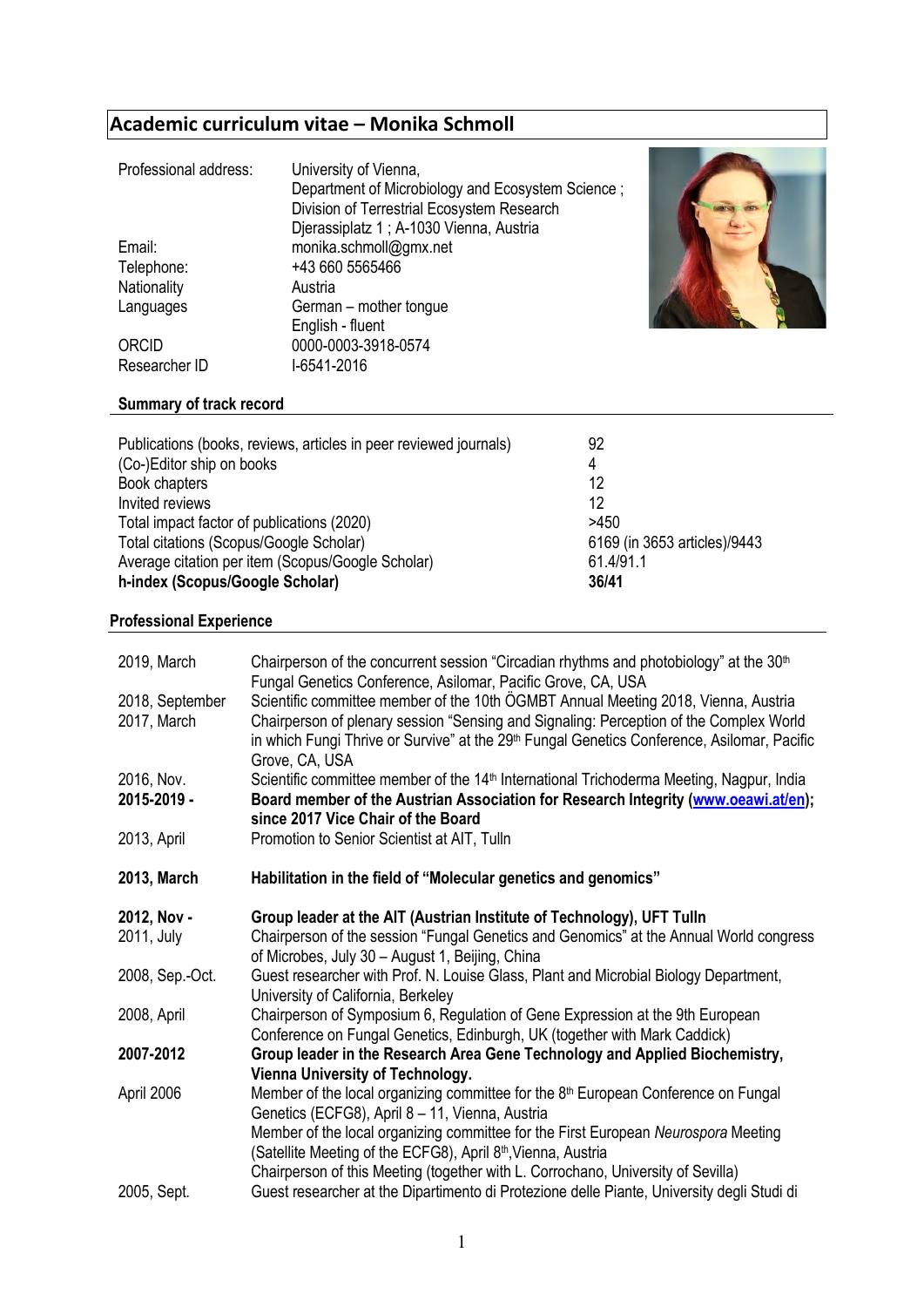| 2003, Sept.        | Sassari, Sassari, Italy<br>Guest researcher at the Hungarian Academy of Sciences and University of Szeged,<br>Microbiological Research Group, Szeged, Hungary<br>Guest researcher at the Dipartimento di Biotecnologie, Cellulari Ed Ematologia, Sezione di<br>Genetica Moleculare, Universita' di Roma "La Sapienzia", Italy |
|--------------------|-------------------------------------------------------------------------------------------------------------------------------------------------------------------------------------------------------------------------------------------------------------------------------------------------------------------------------|
| <b>Education</b>   |                                                                                                                                                                                                                                                                                                                               |
| 2003               | <b>Ph. D.</b> (with distinction) at the Vienna University of Technology on "Regulation of cellulase<br>expression and signal transduction in the filamentous fungus Hypocrea jecorina<br>(Trichoderma reesei)"; date: march 25 <sup>th</sup>                                                                                  |
| 1999               | Master degree at the Vienna University of Technology; date: june 28 <sup>th</sup>                                                                                                                                                                                                                                             |
| <b>Fellowships</b> |                                                                                                                                                                                                                                                                                                                               |

| $2004 - 2006$   | Postdoctoral fellow with FWF (Austrian Science Fund) -Project P17325-B12 as PI         |
|-----------------|----------------------------------------------------------------------------------------|
| 2006, May - Dec | Project with industry partner BASF, Ludwigshafen, Germany "Production and secretion of |
|                 | heterologous proteins with Trichoderma reesei"                                         |

### **Funding - current (total acquired funding sum since 2007 : 4 211 000 EUR)**

#### Recent and ongoing projects

| Project leader NFB life sciences research project on "Chemical communication in fungi"     |
|--------------------------------------------------------------------------------------------|
|                                                                                            |
|                                                                                            |
|                                                                                            |
|                                                                                            |
|                                                                                            |
|                                                                                            |
| <b>Project leader FFG BRIDGE Project "Disruptive production technology to debottleneck</b> |
|                                                                                            |
|                                                                                            |
|                                                                                            |
|                                                                                            |

#### *Relevant industrial collaboration*

Of the above mentioned sum, 240 000 EUR were contributed by one 2-year project and one short term project funded by industry in the field of enzyme biotechnology (partners and topic confidential due to contractual obligation).

#### **Academic teaching and supervision**

| Since 2004           | Principal advisor of 8 Bachelor students, 18 Master students, 12 PhD students and 4<br>Postdocs at TU Vienna and AIT                                                                                                                                                                                         |
|----------------------|--------------------------------------------------------------------------------------------------------------------------------------------------------------------------------------------------------------------------------------------------------------------------------------------------------------|
| since 2013           | Regular supervision of FEMtech internships (1-6 months, 4 Bachelor thesis, 8 Master<br>thesis and 16 internships) for female "talents for science"                                                                                                                                                           |
| 2004 - 2012          | Various lab courses for undergraduate students $(2 - 6$ weeks) dealing with selected topics<br>of the ongoing research projects                                                                                                                                                                              |
| 2004 - 2012          | Lectures "Molecular physiology of fungi" and "Genetics and industrial genomics"<br>Lab courses "Protein chemistry", "Biochemistry 2" and "Biotechnology 2"<br>Participation in the educational program FIT "Frauen in die Technik", which intends to<br>encourage young women to start a technical education |
| 2009 - 2018          | Participation in "Lange Nacht der Forschung" and "Open days" showing extraction of DNA<br>from diverse vegetables using predominantly household materials and chemicals to pupils,<br>students and the interested public                                                                                     |
| 2009 - 2012<br>2020- | Member of the female junior faculty for the "AB-Tech" PhD-program<br>Lecture and exercise "Writing and assessing scientific publications" (VU, 2.5 ECTS);<br>Lecture on "Microbial signaling pathways in biotechnology" (VO, 1.5 ECTS)                                                                       |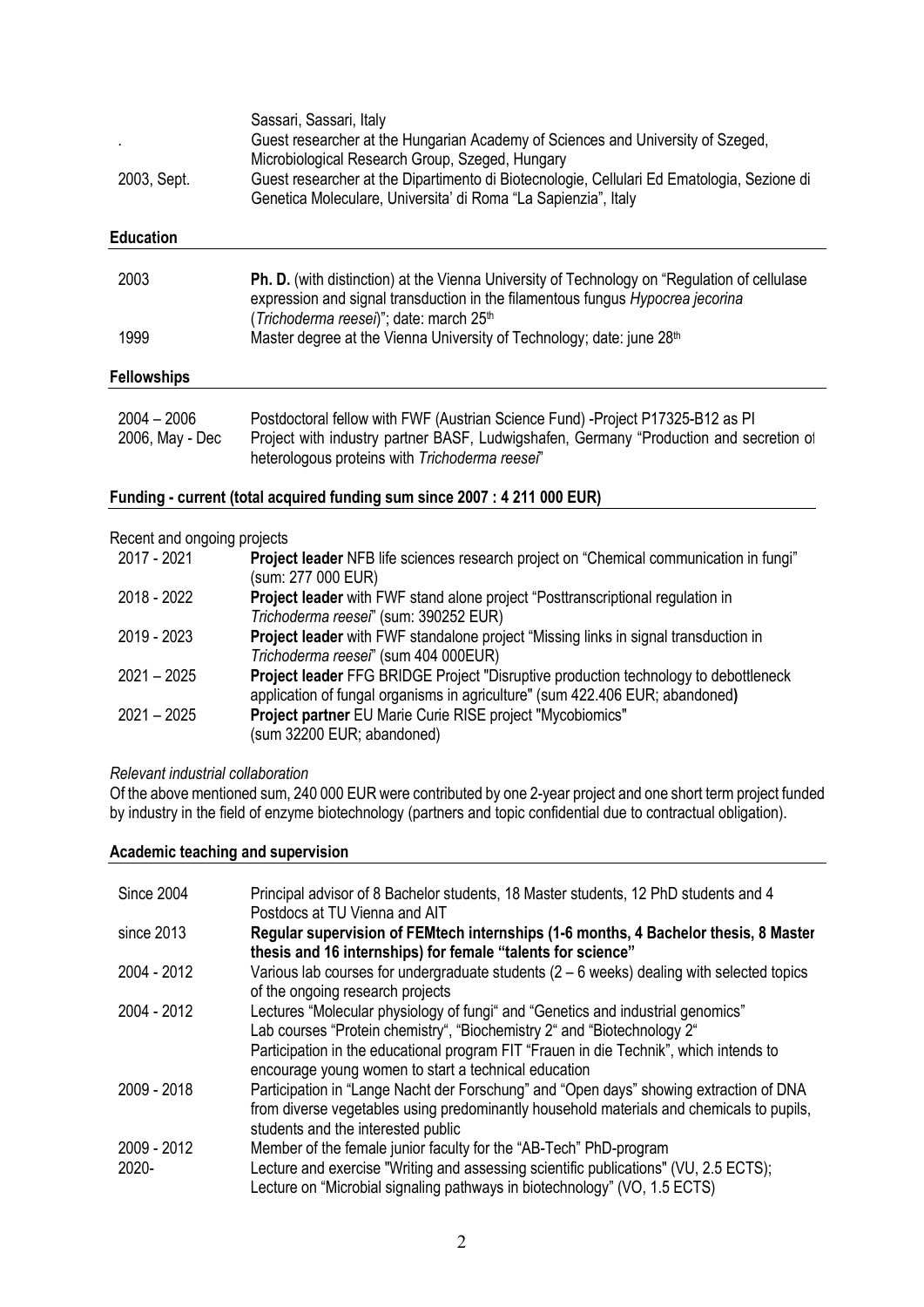#### **Experience as a publisher (editorial functions) and functions in societies** 2018 - Editorial Board member of "Frontiers in Microbiology" and "Frontiers in Fungal Biology" 2015 - Member of the EUROFUNG consortium<br>**2015-2019** Board member of the Austrian Associ **2015-2019 Board member of the Austrian Association for Research Integrity [\(www.oeawi.at/en\)](http://www.oeawi.at/en) since 2017 Vice Chair of the board** 2012 - Member of the Editorial Board of "Applied and Environmental Microbiology", and "PLoS ONE"; Senior Editor of "Fungal Biology and Biotechnology" 2011 Management committee member of COST action FP0602 "Biotechnology for lignocellulose biorefineries" **Reviewer assignments for journals and funding bodies (selection)** Nature Communications The Communications NSF, National Science Fund, USA Applied and Environmental Microbiology BSF, Israel Binational Science Foundation Molecular Microbiology<br>BMC Genomics<br>**STW, Technology Foundation, The Netherlands**<br>**EU project evaluations** (incl. onsite reviews in I **EU project evaluations** (incl. onsite reviews in Brussels) PLoS Genetics, PLoS ONE Genome BC (Canada) **Continuing education (courses and trainings)** Project management (2 parts) Bioinformatics with Galaxy (1 week trainings) Privacy awareness and DSGVO EU Project writing skills (FFG; different trainings – ERC Controlling intense (1 d)  $\blacksquare$  Advanced Grant, Marie Curie ITN, general training etc) Difficult conversational situations training (3 d) Business development training (tecnet, 2 parts) Contract knowhow for non-jurists (2 d) IP Protection (1 d) **Awards** APART fellowship of the Austrian Academy of Sciences (ÖAW; 2007-2009) Young group leader presentation ÖGMBT 2010 Science award of the state of Lower Austria 2013 Recognized as World Expert in Fungal Gene Expression Regulation (expertscape.com) 2021 **International Collaborations (selection)** Antonio di Pietro (University of Cordoba, Spain) Chemotropic responses of *Trichoderma* to carbon sources and plants Joseph Strauss (BOKU University, Austria) Epigenetic regulation in *Trichoderma reesei* Ting-Fang Wang (Academia Sinica, Taipei, Taiwan) Molecular mechanisms in sexual development of *Trichoderma reesei* Scott E. Baker (Pacific Northwest National Laboratories, Richland, USA) Sexual development and female sterility in *Trichoderma reesei ;* Circadian rhythmicity in *Trichoderma* Marc Stadler (HZI Braunschweig, Germany) Secondary metabolite identification of *Trichoderma reesei,*  production of secondary metabolites in fungi **Invited Keynote lectures at international conferences and selected invited talks**

M. Schmoll (2020) **How** *Trichoderma reesei* **interacts with its environment – carbon sensing, chemical**  communication and epigenetics. Invited keynote lecture; 16<sup>th</sup> International Workshop of Trichoderma and Gliocladium (TG2020), March, Guanajuato, Mexico (cancelled due to COVID-19 pandemic)

M. Schmoll (2019) **Understanding signal transduction and gene regulation to optimize enzyme production in** *Trichoderma reesei*; invited talk at the IV International Congress of Science, Technology and Innovation and Annual Meeting of Scientific Initiation of UNIPAR (Universidade Paranaense), Oct. 24th, Umuarama, Paraná, Brazil